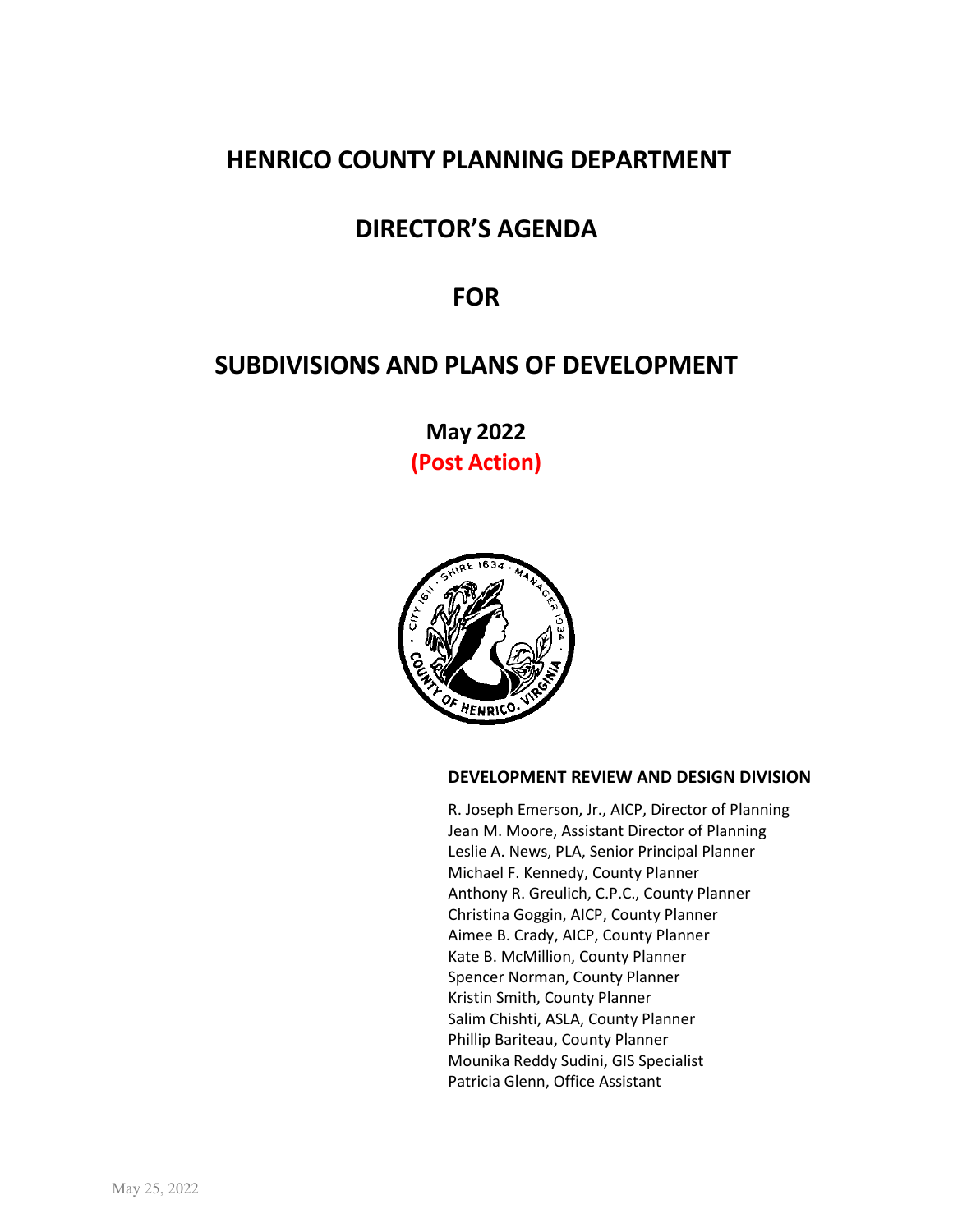### **Plan of Development**

**[POD2022-00047](https://henrico.us/pdfs/planning/2022/may22/pod/pod2022-00047.pdf)** Greenhouse, Section 1 – 2500 Mountain Road

# **Approved by Director on 05/25/2022**

**Youngblood, Tyler and Associates for Louis and Isaurdo Brocos, G. Ray and Virginia Claytor, Miles Greenhouse Properties, LLC and RJM Land, LLC.:** Request for approval of a plan of development, as required by Chapter 24, Section 24-2314 of the Henrico County Code, to construct 50 single family dwellings. The 30.69-acre site is located on the north line of Mountain Road, approximately 400 feet west of its intersection with Woodman Road, on parcels 775-767- 7623, 775-768-0741, 775-767-9166, 775-767-0496, 775-768-6111, and 775-768-3432. The zoning is R-5AC General Residential District (Conditional). County water and sewer. **(**Fairfield**)**

This proposed Plan of Development is for construction of 50 single family dwellings. The site was rezoned by the Board of Supervisors January 25, 2002, with case REZ2021-00065.

The layout is in substantial conformance with the proffered layout. The layout also shows the proffered active/passive amenity area for amenities such as a pavilion and walking trails within the development. Sidewalks are provided along at least one side of all new roads and along the Mountain Road frontage, with a right turn lane on Mountain Road.

Per proffers, all dwelling units shall have exposed exterior walls of stone, dryvit, brick, vinyl siding or a combination of the foregoing or other materials as approved by the Director of Planning. All foundations below the first-floor level shall be brick or stone. All homes are proffered to have a onecar garage with a paved driveway.

There is an existing cemetery on the property in the common area closest to Mountain Road. It meets the required setback from the proposed lots, will be fenced with a 3.5- to 4-foot-tall fence, and access to it is provided with an asphalt path from the new public street that serves the development.

The staff recommends approval subject to the annotations on the plans, the standard conditions for developments of this type and the following additional conditions:

- 15. The proffers approved as a part of zoning case REZ2021-00065 shall be incorporated in this approval.
- 16. The subdivision plat for Greenhouse Section 1 shall be recorded before any building permits are issued.
- 17. Approval of the construction plans by the Department of Public Works does not establish the curb and gutter elevations along the Henrico County maintained right-of-way. The elevations will be set by Henrico County.
- 18. A concrete sidewalk meeting County standards shall be provided along the north side of Mountain Road.
- 19. The limits and elevations of the Special Flood Hazard Area shall be conspicuously noted on the plan and labeled "Limits of Special Flood Hazard Area." In addition, the delineated Special Flood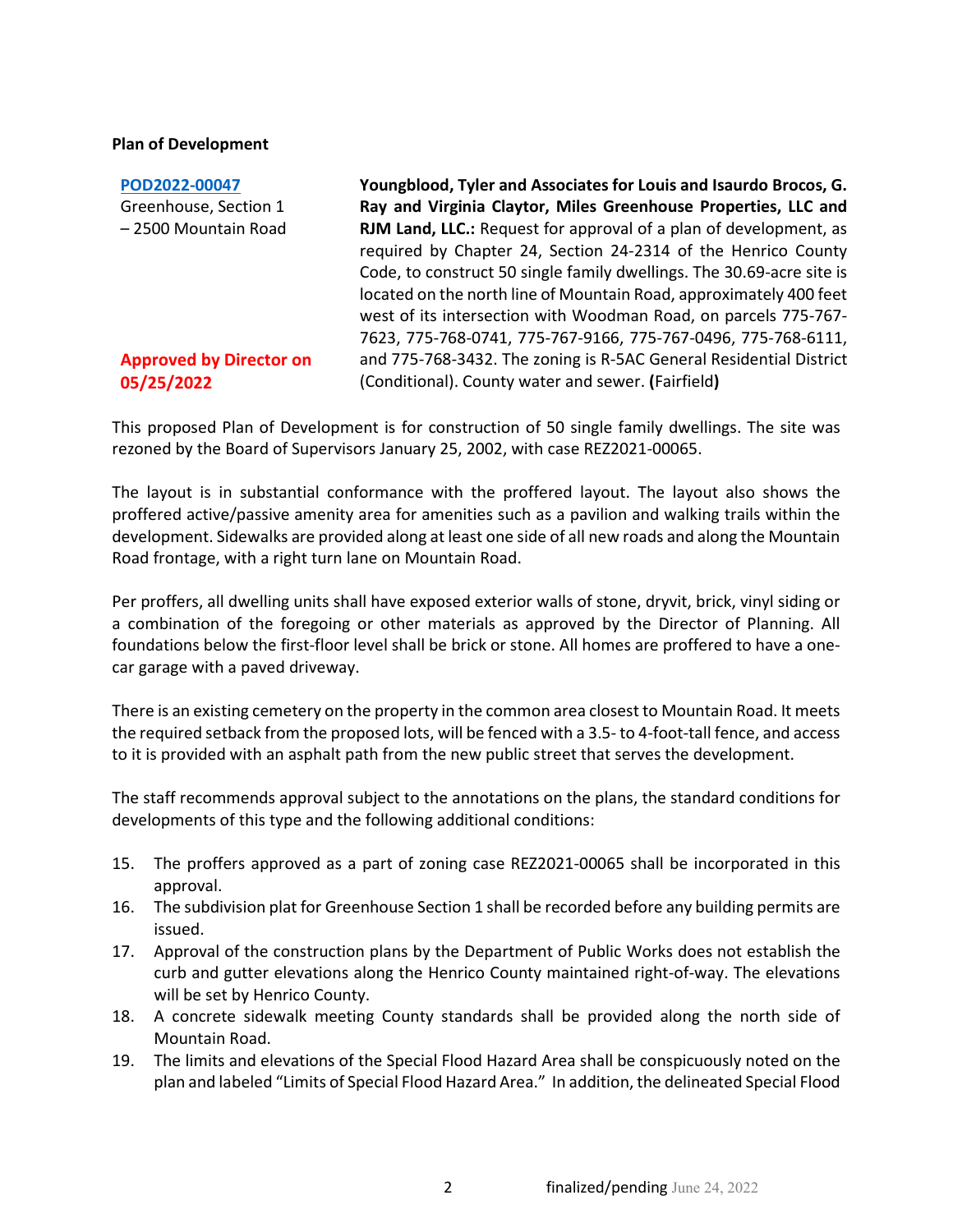Hazard Area must be labeled "Variable Width Drainage and Utility Easement." The easement shall be granted to the County prior to the issuance of any occupancy permits.

**(Staff Report by Christina Goggin) (Applicant's Representative: Andrew Browning)** (Applicable Rezoning Cases and PUPS: REZ2021-00065 )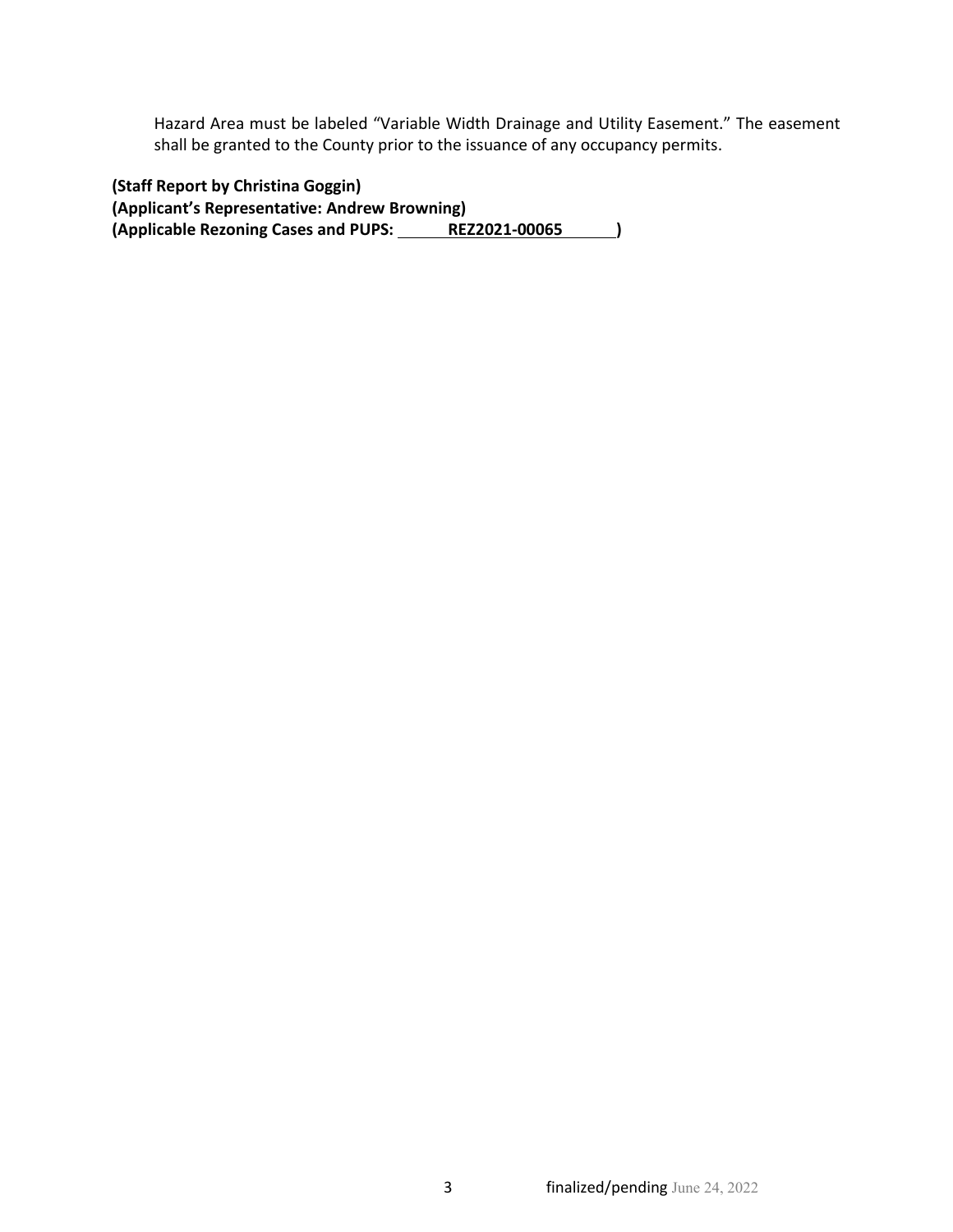# **PLAN OF DEVELOPMENT, LIGHTING PLAN, AND ALTERNATIVE LANDSCAPE PLAN**

| POD2022-00055                  | Timmons Group for Audubon V, LLC: Request for approval of a plan     |
|--------------------------------|----------------------------------------------------------------------|
| Residence Inn - Airport        | of development, lighting plan, and alternative landscape plan as     |
| - 500 W. Williamsburg Road     | required by Chapter 24, Section 24-2314 and 24-5303.B of the         |
| (U.S. Route 60)                | Henrico County Code, to construct a 4-story hotel consisting of 111  |
|                                | units and approximately 85,440 square feet, and to reduce the        |
|                                | transitional buffer width along Trampton Road. The 2.75-acre site is |
|                                | located on the northwest corner at the intersection of W.            |
|                                | Williamsburg Road (U.S. Route 60) and Trampton Road and the south    |
|                                | line of Audubon Drive, on parcel 823-716-7341. The zoning is B-3     |
| <b>Approved by Director on</b> | Business District and AS-O Airport Safety Overlay District. County   |
| 05/25/2022                     | water and sewer. (Varina)                                            |

The request has been revised from the previous month, as a revised plan and architectural elevations and floor plans have been submitted. The hotel remains proposed at 4-stories and 111 units, while the building footprint has been modified slightly and square footage reduced according to the changes. The building is proposed in a combination of stacked stone veneer and board and batten and cementitious siding.

The applicant proposes an alternative landscape plan to reduce the transitional buffer along Trampton Road from the minimum required 50-foot width, to provide a 25-foot buffer width planted to the quantity of a 35-foot transitional buffer. The request is necessitated by the presence of an existing storm basin that reduces the available lot depth for the development.

A lighting plan is part of this approval and included in the staff plan, demonstrating adequate levels of illumination by means of concealed source LED fixtures in accordance with the lighting ordinance. Pole-mounted fixtures are proposed generally at 22.5-feet in height. Lighting within 100 feet of any adjacent residential zone shall be mounted at a maximum height of 15 feet.

As of the preparation date of this agenda, comments from other agencies are still pending on the revised plan submittal, due Friday, May 20, 2022. If all agencies make a recommendation for approval, the annotations on the plan, the standard conditions for developments of this type, and the following additional conditions are recommended:

- 16. A plat for the widening of Trampton Road and Audubon Drive rights-of-way, as shown on the approved plan, shall be submitted to the Real Property Division prior to approval of the construction plan, and shall be recorded prior to requesting occupancy permits. The developer shall provide evidence of recordation to the Director of Public Works.
- 17. Approval of the construction plans by the Department of Public Works does not establish the curb and gutter elevations along the Henrico County maintained right-of-way. The elevations will be set by Henrico County.
- 18. A concrete sidewalk meeting County standards shall be provided along the southwestern side of Trampton Road and the southeastern side of Audubon Drive to the extent shown on the plan.
- 19. The applicant, owner, or operator shall meet with the Henrico County Police Division prior to issuance of the Final Certificate of Occupancy to ensure compliance with the approved CPTED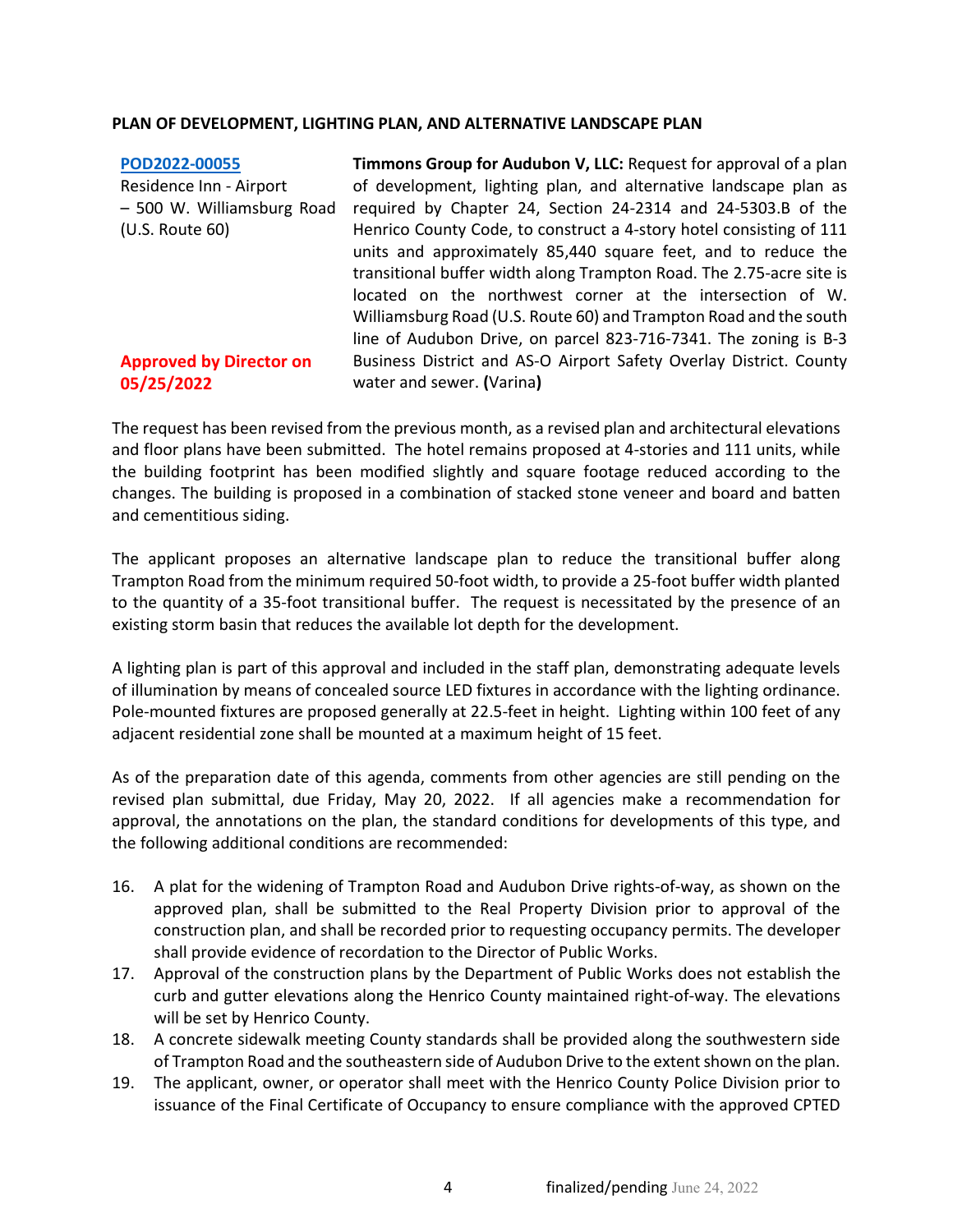Plan. The CPTED plan review must be completed by the Henrico County Police Division prior to construction plan approval.

**(Staff Report by Aimee Crady)**

| (Applicant's Representative: Jonathan Winks) |      |  |
|----------------------------------------------|------|--|
| (Applicable Rezoning Cases and PUPS:         | none |  |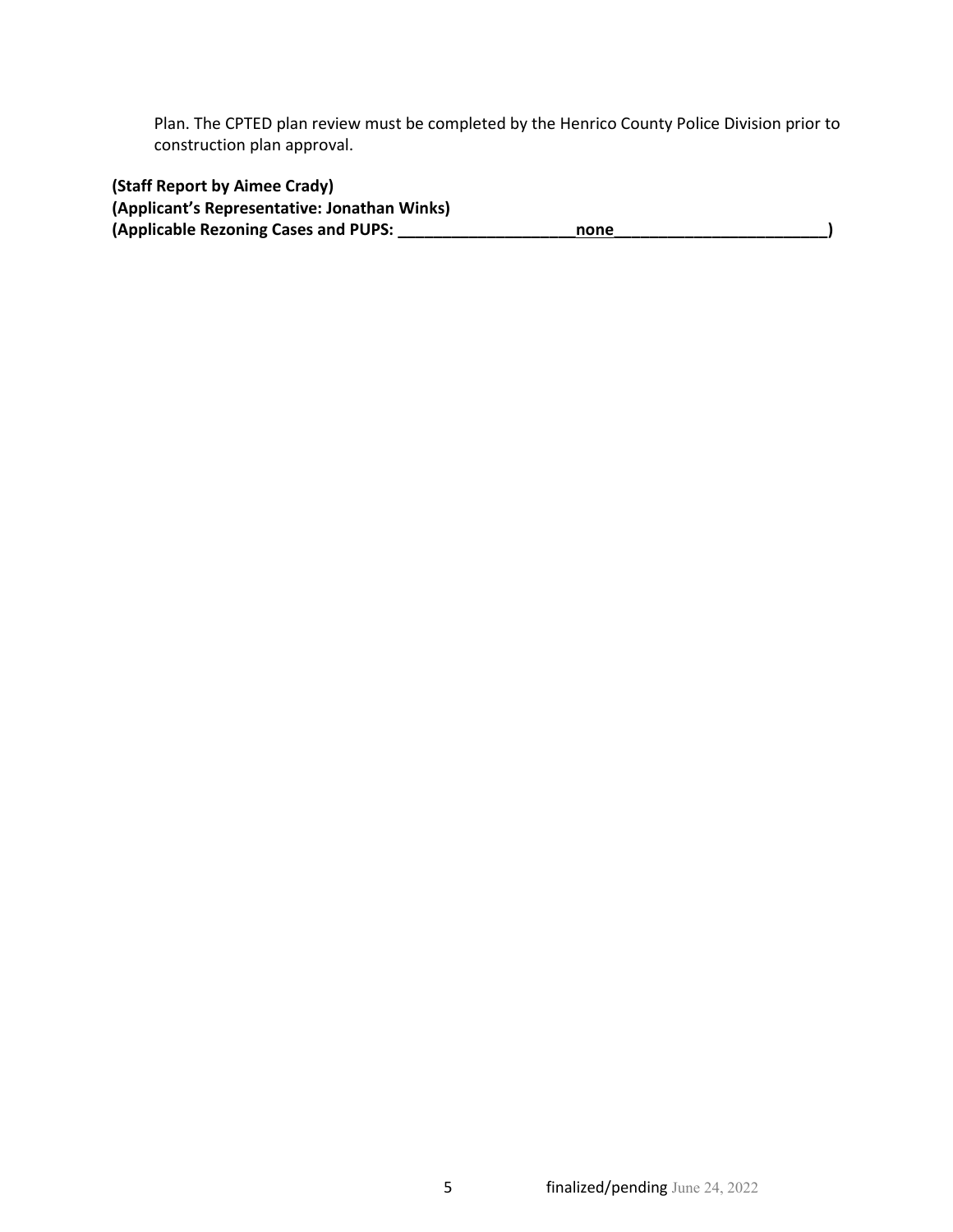## **PLAN OF DEVELOPMENT AND LIGHTING PLAN**

| POD2022-00177                  | Timmons Group for Henrico County Public Schools and the County        |  |  |
|--------------------------------|-----------------------------------------------------------------------|--|--|
| Hermitage High School -ACE     | of Henrico: Request for approval of a plan of development and         |  |  |
| Center                         | lighting plan, as required by Chapter 24, Section 24-2314 of the      |  |  |
| -8350 Hermitage High Blvd      | Henrico County Code, to construct a two-story building, with a first  |  |  |
|                                | floor of 40,936 square feet and a second floor of 31,636 square feet, |  |  |
|                                | on the existing Hermitage High School campus. The 14.30-acre          |  |  |
|                                | portion of the 58.94-acre site is located on the east line of Hungary |  |  |
|                                | Spring Road, approximately 750 feet north of Parham Road, on          |  |  |
| <b>Approved by Director on</b> | parcels 767-754-5387 and 767-755-9952 (part). The zoning is R-3       |  |  |
| 05/25/2022                     | One Family Residence District. County water and sewer.                |  |  |
|                                | (Brookland)                                                           |  |  |

This project proposes construction of a two-story Advanced Career Education (ACE) building on the existing Hermitage High School campus, located on Henrico County owned property.

The first floor of the building is approximately 41,000 square feet, with an approximately 32,000 square foot second floor shell space to be finished by the students enrolled in the ACE program. There is currently an ACE program at Hermitage High School, but this expansion will allow the addition of new programs such as video production within the video production studio proposed with the new building, as well as accommodate additional students in the existing programs. The project will also include upgrades to the 50-year-old existing ACE center for cosmetic and mechanical improvements.

The building materials include dark gray brick, with a two-story glass atrium with faux wood panels in walnut and light bronze metal panels. Henrico County Public Schools is designing to obtain a silver LEED designation on the new building, and it is anticipated that roof top solar panels will be in added in the future.

The lighting plan included with the proposal includes building mounted concealed source fixtures mounted 10 feet above grade, and features bollard fixtures and lighting integrated into the building's handrails.

Staff has requested and the applicant agreed to study providing a new sidewalk along the northern side of the existing parking lot in front of the building, connecting the building to the existing sidewalk on Hungary Spring Road. They have also agreed to relocate some of the trees proposed behind the building into the existing parking lot, so it meets the 5% tree canopy and peripheral parking requirement. The existing lighting in the parking lot is to remain as is.

Staff recommends approval subject to the annotations on the plans, the standard conditions for developments of this type, and the following additional conditions:

11B. Prior to the approval of an electrical permit application and installation of the site lighting equipment, a plan including light spread and intensity diagrams, and fixture specifications and mounting heights details shall be revised as annotated on the staff plan and included with the construction plans for final signature.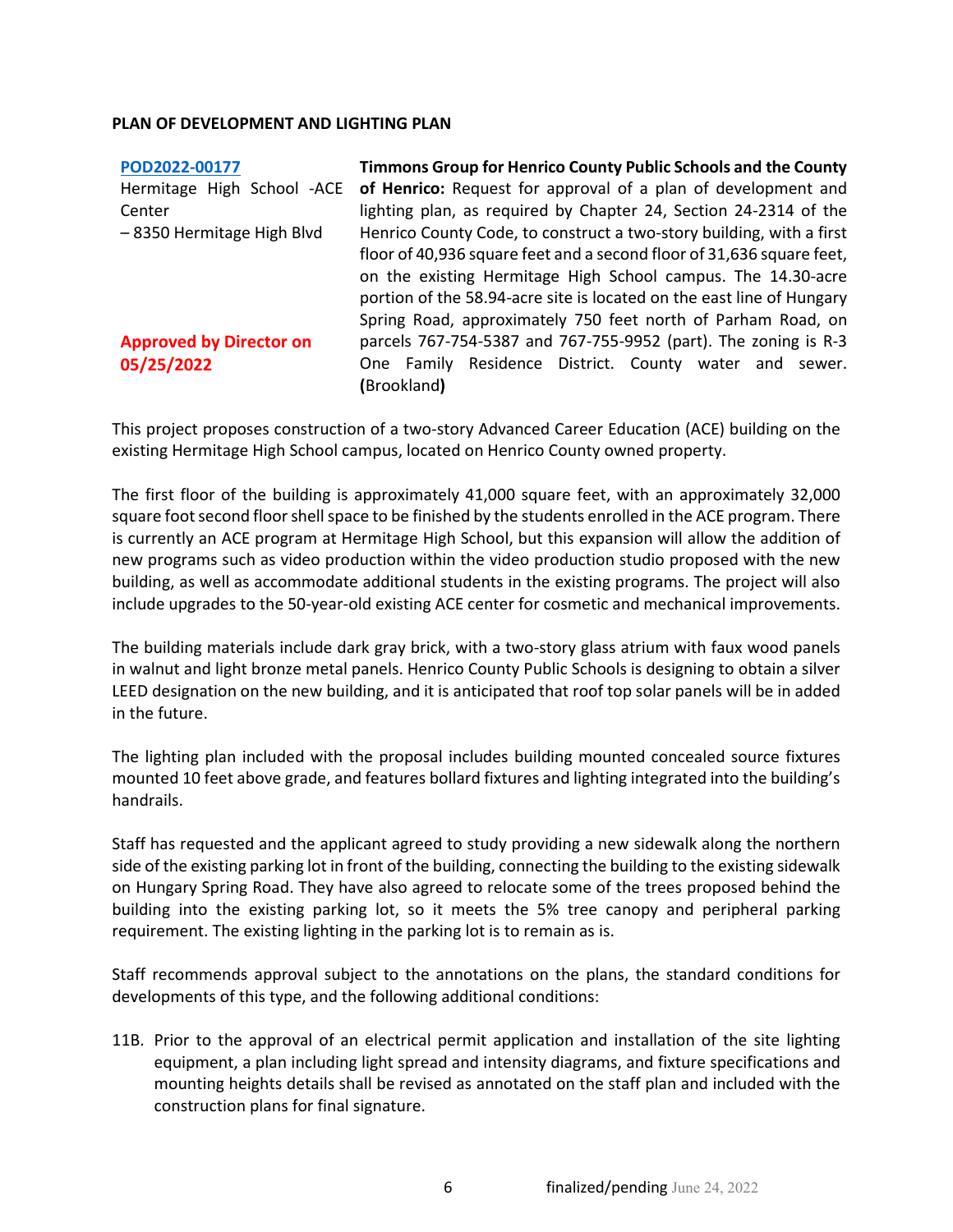**(Staff Report by: Christina Goggin) (Applicant's Representative: Greg Nelson) (Applicable Rezoning Cases and PUPS: \_\_\_\_\_\_\_\_\_\_\_\_\_\_\_N/A\_\_\_\_\_\_\_\_\_\_\_\_\_\_\_\_\_\_\_\_\_\_\_\_\_\_\_\_\_)**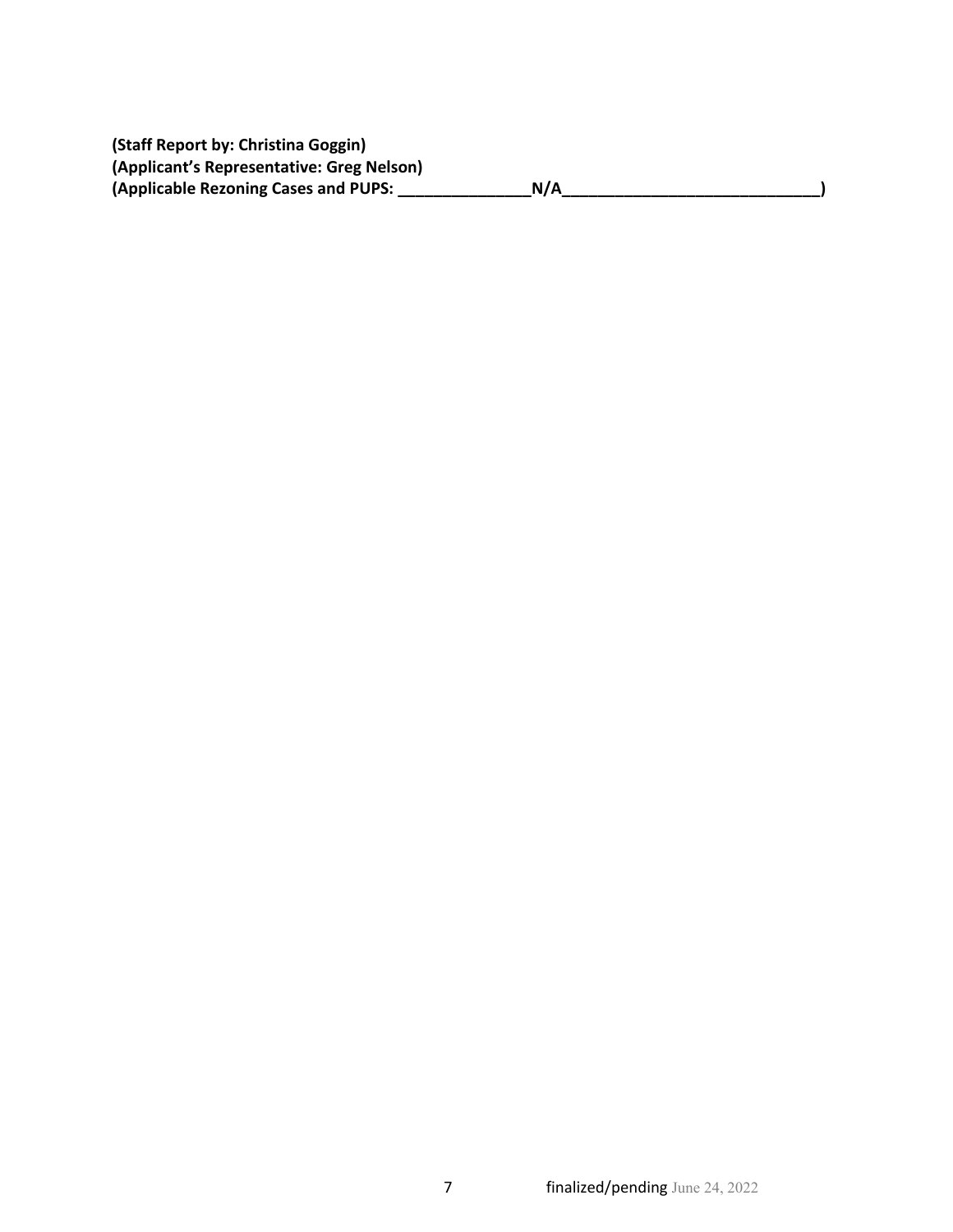# **PLAN OF DEVELOPMENT AND LIGHTING PLAN**

| POD2022-00190                  | Bay Companies, Inc. for Stanley Martin Homes, LLC.: Request for           |  |  |
|--------------------------------|---------------------------------------------------------------------------|--|--|
| ReTreat at One Section 4       | approval of a plan of development and lighting plan, as required by       |  |  |
| - Scott Road                   | Chapter 24, Section 24-2314 of the Henrico County Code, to construct      |  |  |
|                                | 93 townhomes for sale. The 13.91-acre site is located, approximately      |  |  |
|                                | 1,250 feet north of the north line of the intersection of Scott Road and  |  |  |
|                                | Athens Avenue, on parcels 785-758-5283(part), 785-758-6583, 785-          |  |  |
|                                | 759-6819, 785-758-8049(part), 785-758-9568(part), 786-758-0294,           |  |  |
|                                | 786-759-0525, 786-759-0736, 785-758-2580(part), 785-758-3485(part),       |  |  |
|                                | 785-758-9882, 785-758-8854(part). The zoning is R-6C General              |  |  |
| <b>Approved by Director on</b> | Residential District (Conditional) and R-5AC General Residential District |  |  |
| 05/25/2022                     | (Conditional). County water and sewer. (Fairfield)                        |  |  |

This plan of development is for Retreat at One, Section 4. Sections 1 through 3 are currently under construction and rezoned with case REZ2019-00025. Sections 4 and 5 were rezoned with REZ2020- 00016 and REZ2021-00060, and Section 5 received POD approval in April 2022.

The layout is in substantial conformance with the proffered layout and the approved conditional subdivision approved February 23, 2022. The villa townhome rear yards will back up to the rear yards of the adjacent A G Powers subdivision that fronts Telegraph Road. A 20-foot proffered buffer to be planted at a 25-foot transitional buffer quantity with a 7-foot fence will be provided between the existing subdivision and new development. A 35-foot transitional buffer is provided adjacent to I-95.

There are three types of townhomes that are currently offered within the development and this section. They are 2- and 3-story traditional style townhomes and wider 2-story villa townhomes. A one-car garage is provided with each two- and three-story townhome unit and a two-car garage is provided with the villa style townhomes along with lot parking.

Per proffers, an average of 35% of the exterior portions of the front building wall surfaces will be brick, stone, or stone veneer. Proffers also require a minimum of 2 windows on each side and rear elevation, a minimum 12-inch brick or stone foundation, and restriction on townhouses or condominiums having the same identical elevation sequence.

The proposed lighting plan consists of 6-foot-tall pole lights at the front porch for the townhouses. These lights are hardwired and on a photocell, to operate dawn to dusk. The applicant has agreed to provide an average lighting level of 3 to 6-footcandles in the public parking spaces.

There is a parcel of land that the developer is currently trying to obtain, that is surrounded by the development and adjacent to I-95, to incorporate into the development. The owners of the parcel have agreed to sell to the developer but have not taken the steps necessary to clear the title. The developer continues to pursue purchase of the parcel.

The staff recommends approval subject to the annotations on the plans, the standard conditions for developments of this type, and the following additional conditions: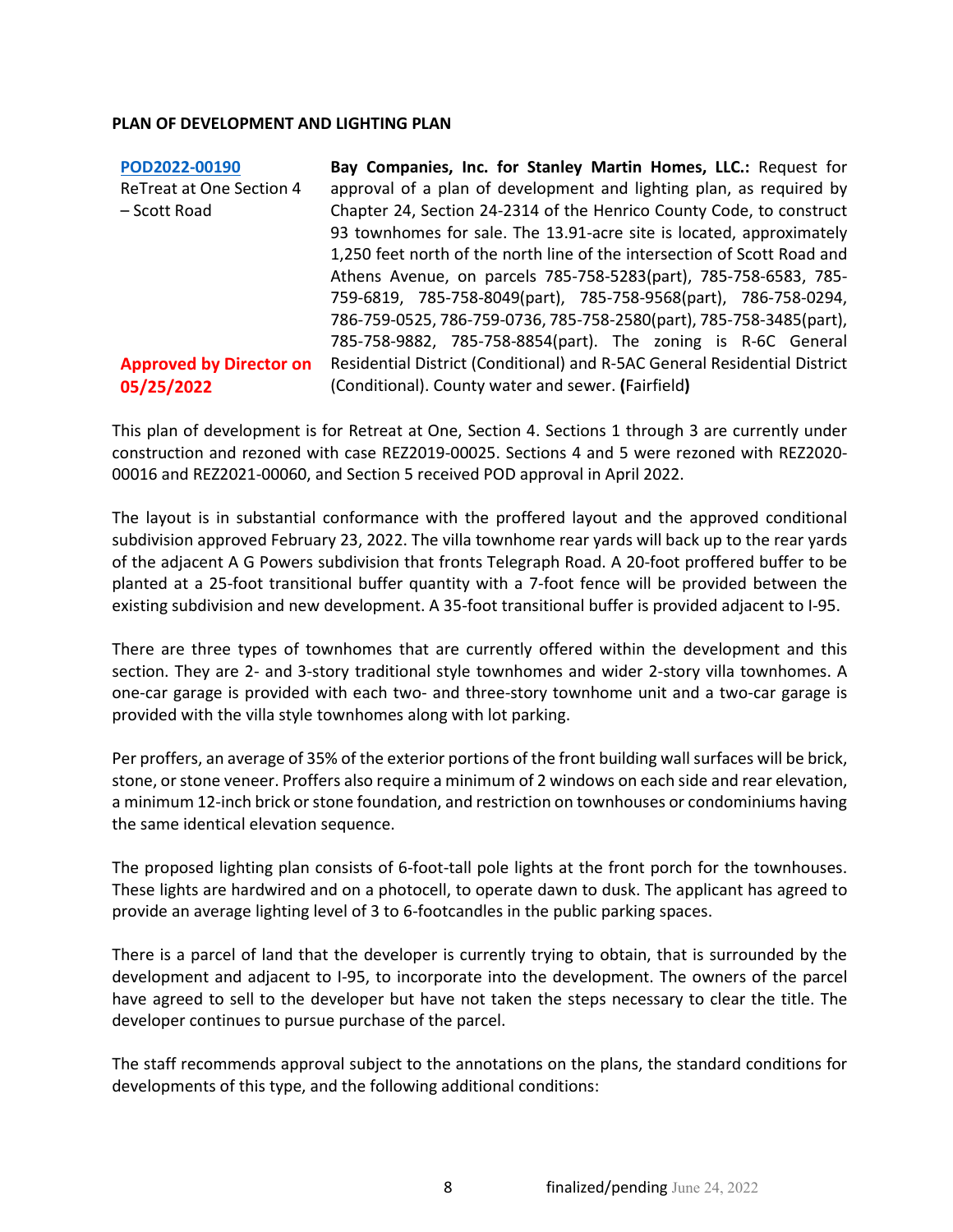- 11B. Prior to the approval of an electrical permit application and installation of the site lighting equipment, a plan including light spread and intensity diagrams, and fixture specifications and mounting heights details shall be revised as annotated on the staff plan and included with the construction plans for final signature.
- 16. The unit house numbers shall be visible from the parking areas and drives.
- 17. The names of streets, drives, courts, and parking areas shall be approved by the Richmond Regional Planning District Commission and such names shall be included on the construction plans prior to their approval. The standard street name signs shall be installed prior to any occupancy permit approval.
- 18. The proffers approved as a part of zoning case REZ2020-00016 and REZ2021-00060 shall be incorporated in this approval.
- 19. The subdivision plat for Retreat at One shall be recorded before any building permits are issued.
- 20. Except for junction boxes, meters, and existing overhead utility lines, and for technical or environmental reasons, all utility lines shall be underground.
- 21. The pavement shall be of an SM-2A type and shall be constructed in accordance with County standard and specifications. The developer shall post a defect bond for all pavement with the Department of Planning - the exact type, amount and implementation shall be determined by the Director of Planning, to protect the interest of the members of the Homeowners Association. The defect bond shall remain in effect for a period of three years from the date of the issuance of the final occupancy permit. Prior to the issuance of the last Certificate of Occupancy, a professional engineer must certify that the roads have been designed and constructed in accordance with County standards.

| (Staff Report by: Christina Goggin)       |                           |  |
|-------------------------------------------|---------------------------|--|
| (Applicant's Representative: Joe Faudale) |                           |  |
| (Applicable Rezoning Cases and PUPS:      | 2020-00016 and 2021-00060 |  |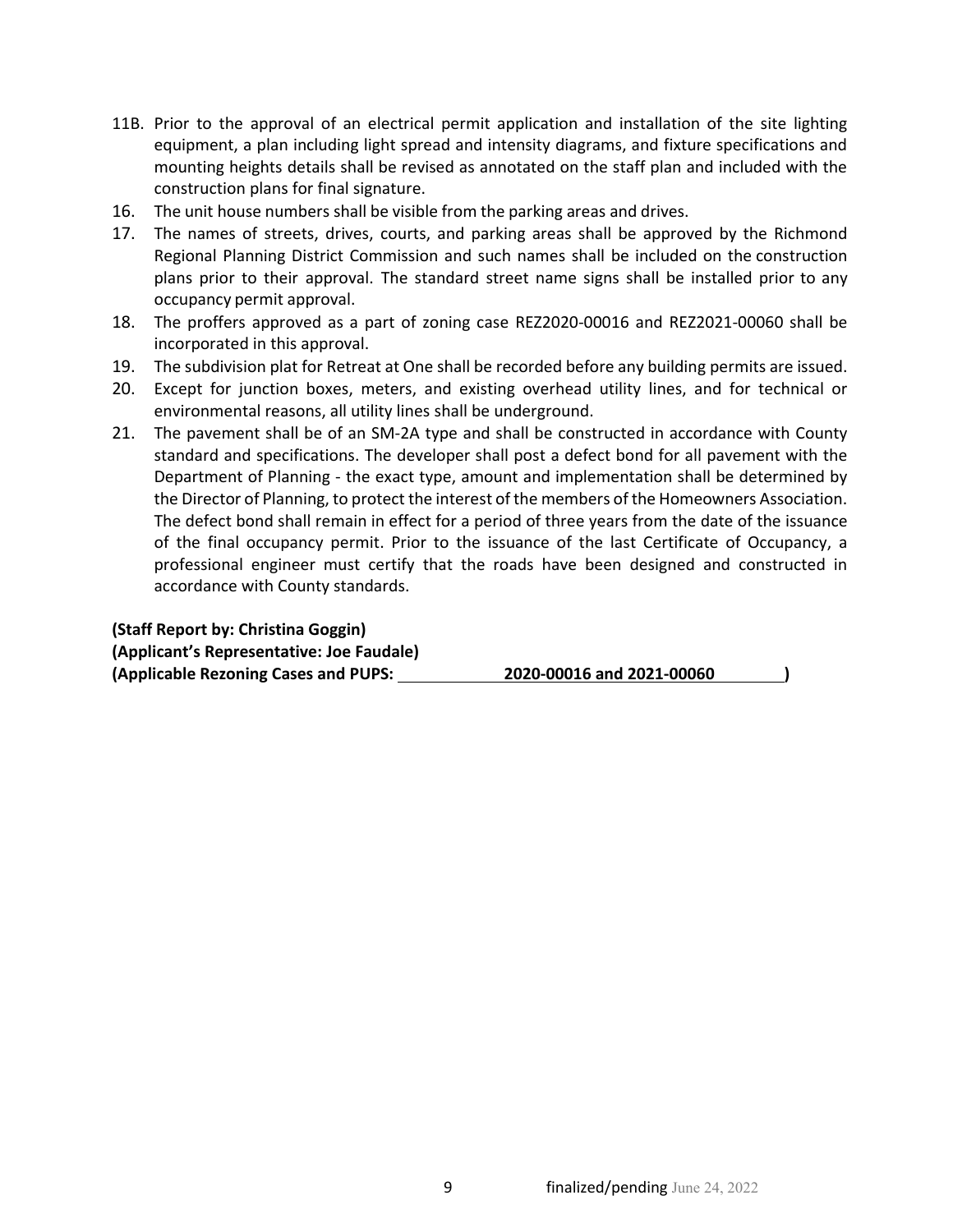## **SITE PLAN**

| POD2021-00385                  | HG Design Studio for Betsy LLC, Marc Belcourt, Elizabeth             |
|--------------------------------|----------------------------------------------------------------------|
| Nantucket Mews Section 1 -     | Salomonsky and SWA Construction, Inc.: Request for approval of a     |
| 11209 and 11215 Church Road    | site plan, as required by Chapter 24, Section 24-2315 of the Henrico |
|                                | County Code, to construct 8 single family dwellings. The 2.83-acre   |
|                                | site is located on the south line of Church Road, approximately 170  |
|                                | feet west of its intersection with Guyana Drive, on parcels 744-755- |
| <b>Approved by Director on</b> | 5798 and 744-755-7296. The zoning is R-5AC General Residence         |
| 05/25/2022                     | District (Conditional). County water and sewer. (Three Chopt)        |

This proposed site plan is for construction of 8 single family dwellings. The site was rezoned by the Board of Supervisors March 9, 2021, with case REZ2020-00040.

The layout has been revised from the proffered layout to reflect the adjacent property owner's desire to not have future public road access to the side of their parcel. This enabled the engineer to pull the cul-de-sac towards Church Road. The development no longer requires a stormwater basin to address stormwater quantity for the development. The revised plan still provides two common areas as shown on the proffered layout.

There will be sidewalk along one side of the new subdivision road and a shared use path along the Church Road frontage, in accordance with proffered conditions.

Per proffers, all dwelling units shall have exposed exterior walls of stone, dryvit, brick, vinyl siding or a combination of the foregoing or other materials as approved by the Director of Planning. All foundations below the first-floor level shall be brick or stone. All homes are proffered to be a minimum of 2,000 square feet of finished floor area with a two-car garage with a paved driveway.

The staff recommends approval subject to the annotations on the plans, the standard conditions for developments of this type and the following additional conditions:

- 15. The proffers approved as a part of zoning case REZ2020-00040 shall be incorporated in this approval.
- 16. The subdivision plat for Nantucket Mews shall be recorded before any building permits are issued.
- 17. Approval of the construction plans by the Department of Public Works does not establish the curb and gutter elevations along the Henrico County maintained right-of-way. The elevations will be set by Henrico County.
- 18. A shared use path meeting County standards shall be provided along the south side of Church Road.
- 19. A 25-foot planting strip to preclude ingress or egress along the south side of Church Road shall be shown on the approved plans. The details shall be included with the required landscape plans for review and approval.

**(Staff Report by Christina Goggin) (Applicant's Representative: Edward Glass) (Applicable Rezoning Cases and PUPS: REZ2020-00040 )**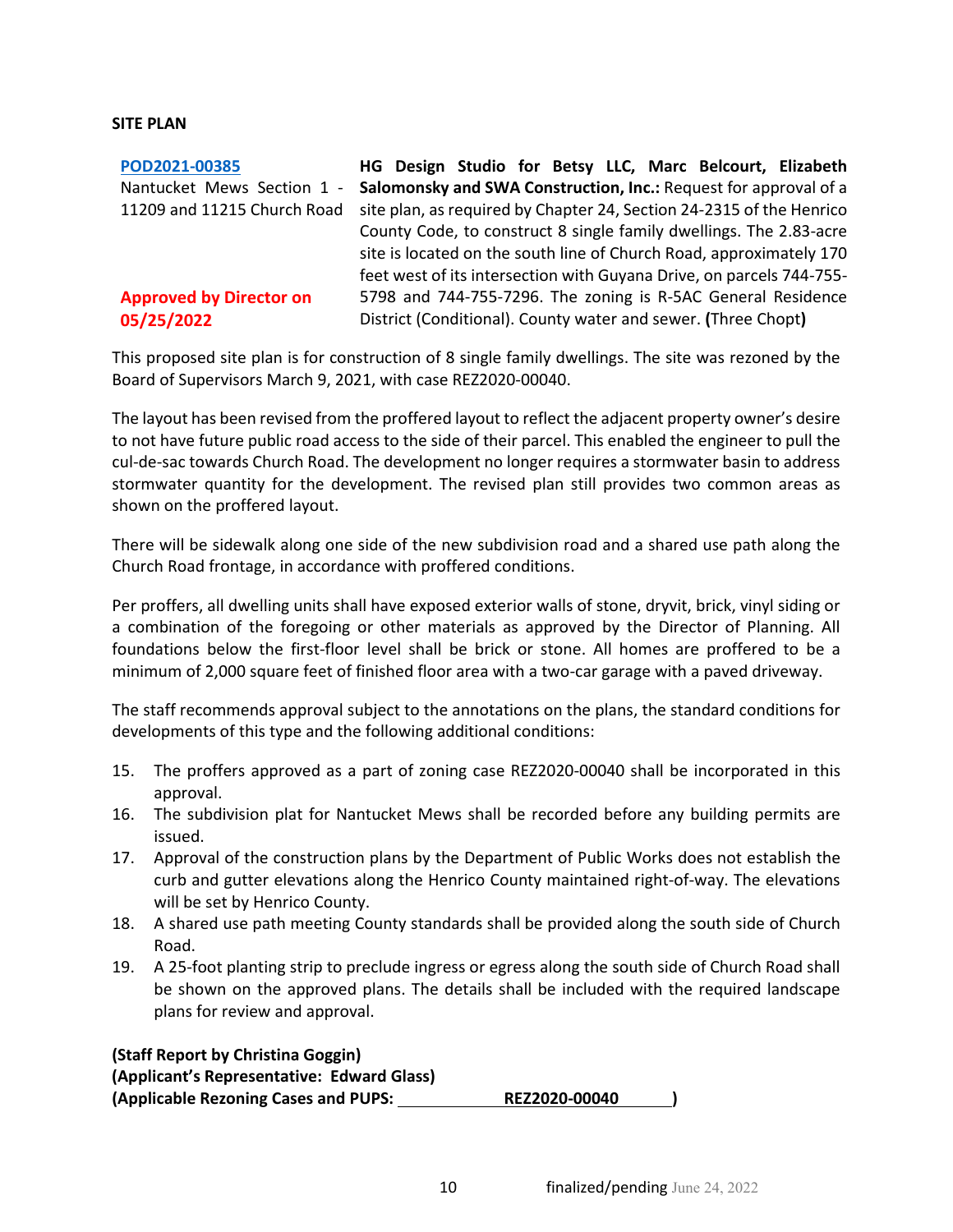#### **[POD2021-00465](https://henrico.us/pdfs/planning/2022/may22/pod/pod2021-00465.pdf)**

Stay Hotel (U.S. Route 60)

Woodspring Suites Extended Suburban Capital, INC., Request for approval of a site plan and – 4615 Williamsburg Road County Code, to construct a 4-story, 122 room extended stay hotel **Draper Aden Associates for Henrico Properties Holdings, LLC and**  lighting plan as required by Chapter 24, Section 24-2315 Henrico and associated infrastructure. The 1.88-acre site is located on the south line of Williamsburg Road (U.S. Route 60), approximately 200 feet west of its intersection with South Laburnum Avenue, on parcels 816-713-0978 and 816-713-0434. The zoning is B-3 Business District, M-1 Light Industrial District, and AS-O Airport Safety Overlay District. County water and sewer. **(**Varina**)**

The applicant has requested deferral to the June 2022 Director's Agenda.

| (Staff Report by Anthony Greulich)            |     |  |
|-----------------------------------------------|-----|--|
| (Applicant's Representative: B Tyson Catlett) |     |  |
| (Applicable Rezoning Cases and PUPS:          | n/a |  |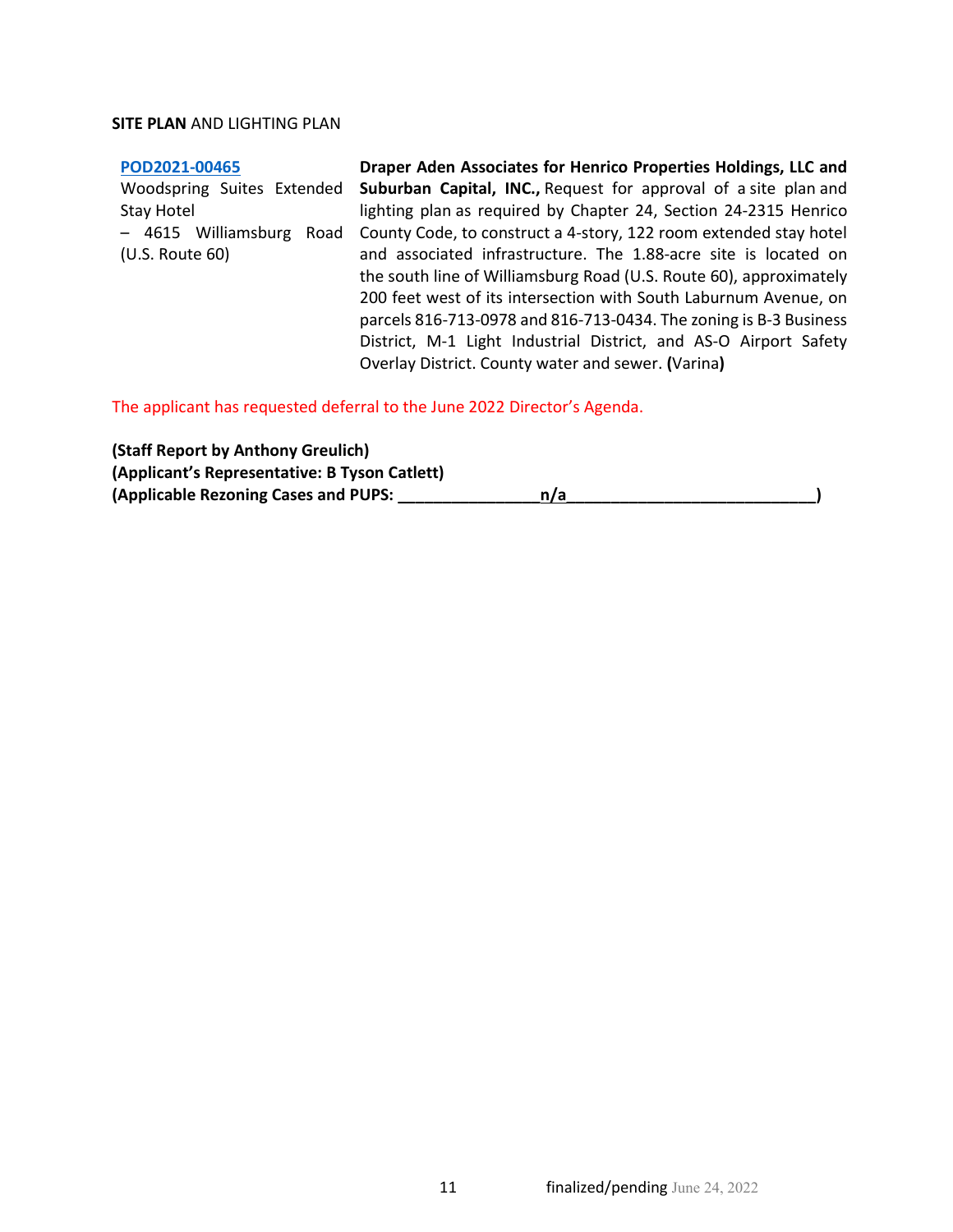#### **[POD2022-00113](https://henrico.us/pdfs/planning/2022/may22/pod/pod2022-00113.pdf)**

Wendy's at Tuckahoe Village Shopping Center – 11274 Patterson Avenue

#### **CASE IS PENDING -VDOT**

**Silvercore for Wilton Commercial I, LLC., and Wen Virginia, LLC.:**  Request for approval of a site plan and lighting plan, as required by Chapter 24, Section 24-2315 of the Henrico County Code, to demolish an existing building and construct a new one-story 2,570 square foot building, with drive-through facilities and outdoor dining areas. The .75-acre site is located on the north line of Patterson Avenue, approximately 740 feet west of Lauderdale Drive, on parcel 737-742-6847. The zoning is B-2 Business District. County water and sewer. **(**Tuckahoe**)**

The Developer requests approval to demolish an existing 3,557-square-foot Burger King restaurant with drive through facilities, retaining most of the original parking, and to construct a new 2,093 square-foot restaurant with drive through facilities and 431-square-foot covered outdoor dining area.

At the time of preparation of this agenda, there are several outstanding issues. Planning staff has requested an updated Shopping Center Master Plan, and a revised layout plan addressing handicapped and pedestrian access concerns. In addition, elevation plans have been requested, that provide additional material information reflecting materials consistent with the other buildings in the shopping center, and screening of a proposed mechanical addition (Walk-in Box) and a kitchen oil treatment addition with masonry walls to match the principal structure in accordance with Section 34-5111 of the Zoning Code. Staff also notes the lighting plan must be revised to provide adequate site lighting along the proposed public sidewalk along Patterson Avenue, and the Schematic Landscape Plan would need to be revised prior to approval, to address parking area landscaping along Patterson Avenue and to satisfy tree canopy requirements. The applicant indicates they would address staff landscaping concerns with the submission of final landscape plans. Staff notes drive through restaurants in the B-2 zoning district may not be open to the public between the hours of midnight and 6 AM, unless authorized by a Provisional Use Permit, and that outdoor dining is prohibited between the hours of 10 PM and 6 AM.

DPU has requested a revised Utility Plan showing fire hydrants satisfying ISO calculations.

VDOT has requested a revised layout plan that provides a 5-foot-wide sidewalk with a 4-foot-wide utility strip along Patterson Avenue (State Route 6). The traffic engineer has required additional stacking space for the drive-thru lane, and the relocation of a proposed dumpster enclosure to accommodate one-way circulation on the site. The Developer indicated at the Staff/Developer meeting they would request exceptions to the VDOT and to the traffic engineer's comments. They note the drive thru restaurant to the east (Taco Bell) received VDOT exceptions to permit a two-footwide utility strip and was permitted to reduce sidewalk width, where necessary to avoid existing utility poles. They note the stacking lane length is a substandard by a minimal amount, and that stacking length is longer than provided by the existing drive thru restaurant (Burger King). The applicant also noted, they wished to retain the proposed dumpster enclosure location, as the location recommended by staff blocks building visibility from west-bound traffic. They indicated they would limit trash removal to periods when the building would be closed to the public and would not interfere with one-way circulation.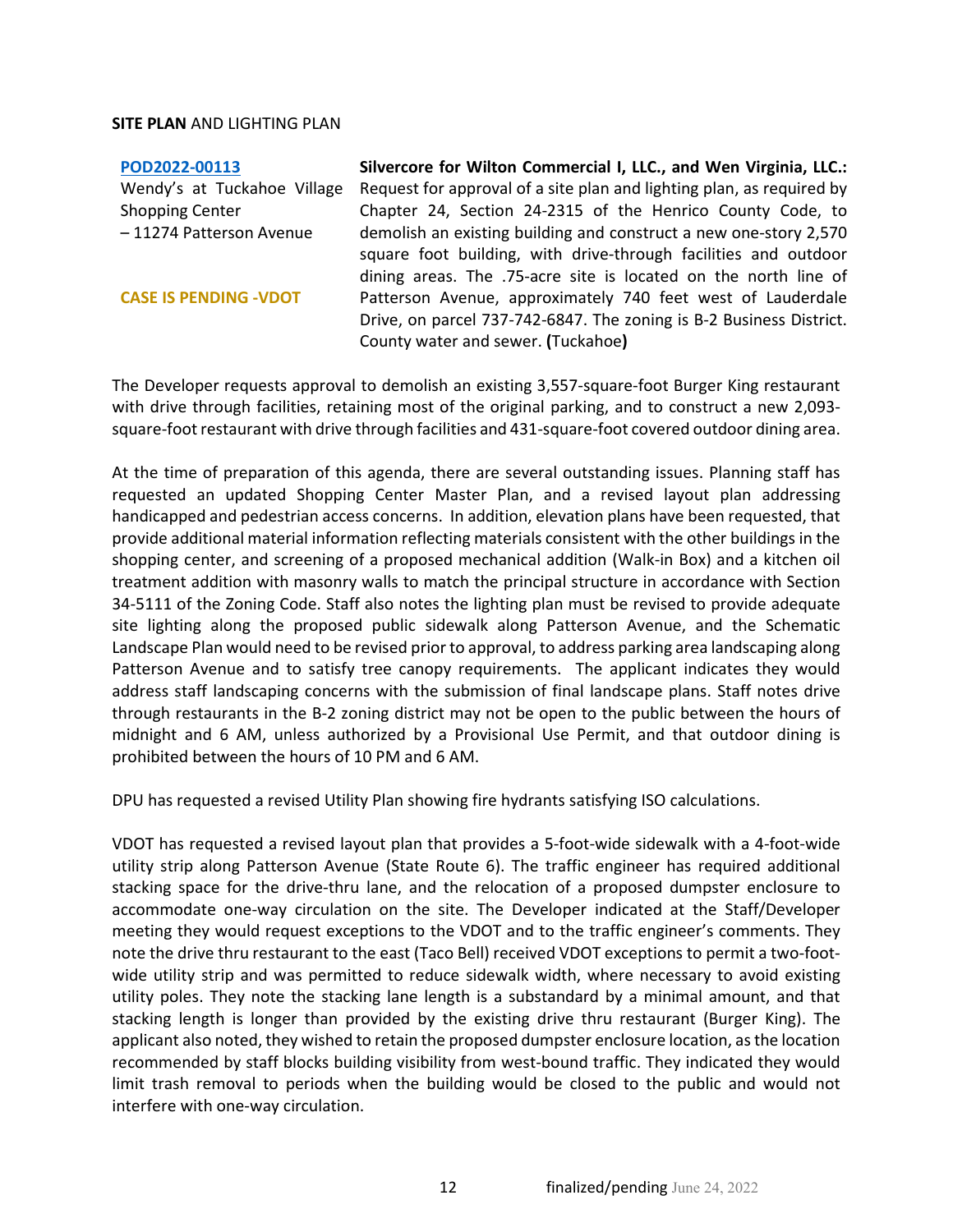The Developer indicated at the Staff/ Developer meeting they would submit revised plans to address the concerns identified by DPU and Planning. As of the preparation date of this agenda, the staff has not received approval of waivers, or revised plans from the Developer as requested. A staff recommendation will be made once the additional information is provided and both VDOT and the Traffic Engineer act on the exception requests.

Should the Director act on this request, in addition to the annotations on the plans, and the standard conditions for development of this type, the following additional conditions are recommended:

- 11B. Prior to the approval of an electrical permit application and installation of the site lighting equipment, a plan including light spread and intensity diagrams, and fixture specifications and mounting heights details shall be revised as annotated on the staff plan and included with the construction plans for final signature
- 16. A plat for the widening of Patterson Avenue (State Route 6) right of way as shown on the approved plan shall be submitted to the Real Property Division prior to approval of construction plans. The plat shall be submitted to VDOT following approval of the construction plans and recorded with appropriate conveyance instruments prior to requesting occupancy permits. The developer shall provide evidence of recordation to the Director of Public Works.
- 17. A concrete sidewalk meeting VDOT standards shall be provided along the north side of Patterson Avenue (State Route 6).
- 18. In the event of any traffic backup which blocks the public right-of-way, as a result of congestion caused by the drive-up facilities, the owner/occupant shall close the drive-up facilities until a solution can be designed to prevent traffic backup.
- 19. Prior to approval of construction plans, the developer must furnish a letter from City of Richmond Gas Works stating that this proposed development does not conflict with their facilities.
- 20. Prior to approval of construction plans, a Shopping Center Master Plan shall be submitted for review and approval by the Director of Planning showing shared utilities, drainage, access, signage, necessary easements.

**(Staff Report by: Mike Kennedy) (Applicant's Representative: Steve King) (Applicable Rezoning Cases and PUPS: N/A )**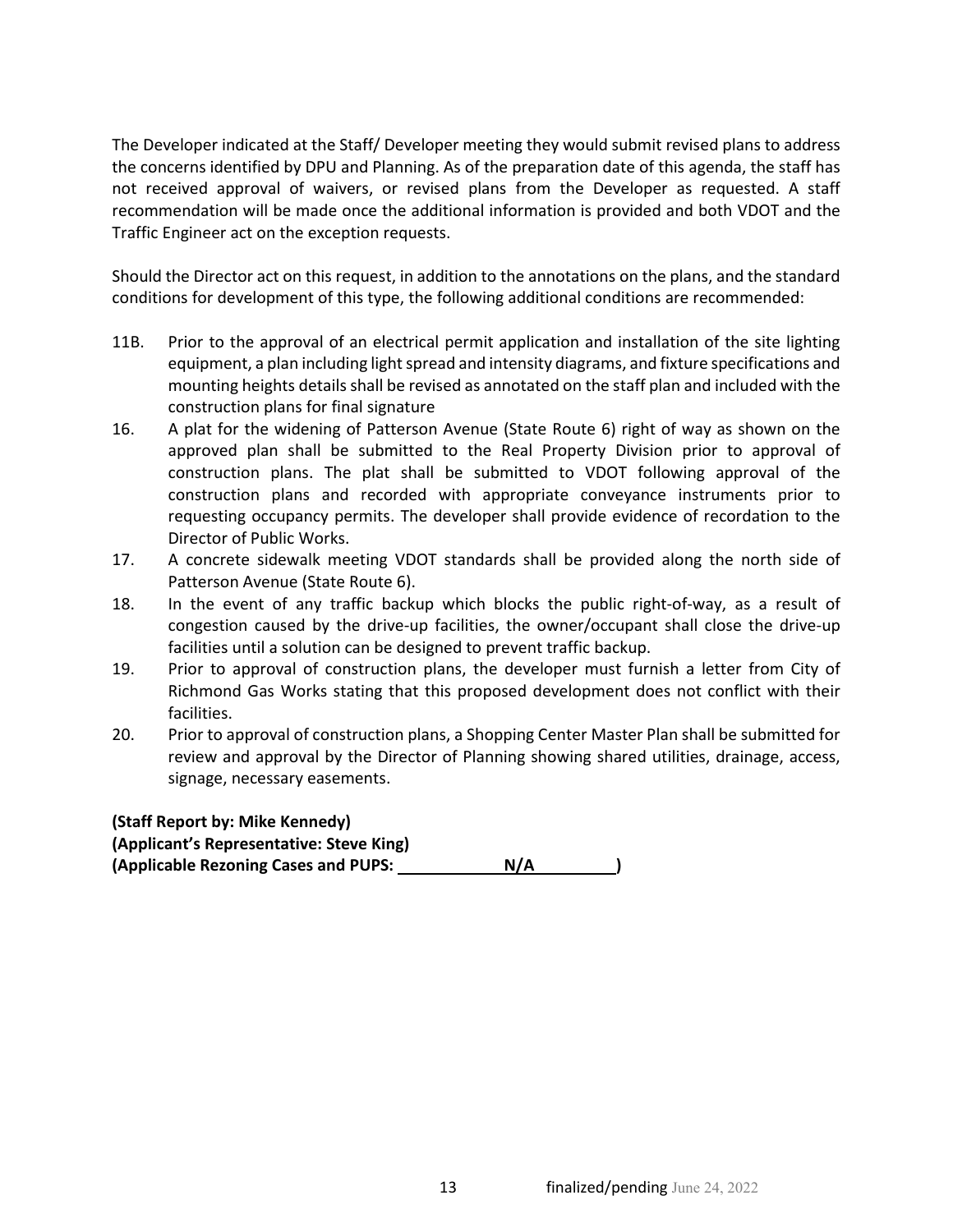**[POD2022-00179](https://henrico.us/pdfs/planning/2022/may22/pod/pod2022-00179.pdf)** Nine Mile Townhouses –Gregorys Lane

# **Approved by Director on 05/25/2022**

**Silvercore for D & T Investments, LLC.:** Request for approval of a site plan and lighting plan, as required by Chapter 24, Section 24- 2315 of the Henrico County Code, to construct eight two-story townhouses for sale. The 0.97-acre site is located along the east line of East Nine Mile Road, approximately 115 feet north of its intersection with Elsing Green Way, on parcel 825-720-8261. The zoning is R-5 General Residential District and AS-O Airport Safety Overlay District. County water and sewer. **(**Varina**)**

The Applicant requests approval of 8 two-story residential townhouses for sale. The townhouses would occupy an undeveloped 0.97-acre parcel located on the east side of Nine Mile Road, approximately 850-feet south of South Airport Drive. The proposed townhouses will have a finished floor area of approximately 1,800 square feet. The townhouses will share 19 parking spaces that will be provided in common area. The buildings will be finished with a combination of brick and vinyl siding. The property is zoned R-5 General Residence District which permits a maximum of 12 units per acre. The property is not subject to proffered conditions.

Per DPU design standards, the underground stormwater detention facilities will be revised to accommodate utility service connections from public utility lines located in the parking area rather than from Nine Mile Road.

A 5O-foot wide open-space is proposed between the common area parking in front of the proposed townhouses and Nine Mile Road. The conceptual landscape plan included in the staff plan is consistent with code requirements. The open space area will accommodate peripheral parking area landscaping and tree canopy requirements. A final landscape plan will be submitted in the future for administrative review and approval.

Proposed light poles located adjacent to the parking area will be 12-feet in height, mounted on 3 foot-high concrete bases. Sharp cut-off LED fixtures are proposed. Additional fixtures will be provided on the proposed poles to extend lighting to the public sidewalk proposed along Nine Mile Road.

The proposed development complies with all applicable zoning code requirements.

Staff recommends approval subject to the annotations on the plan, the standard conditions for developments of this type, and the following additional conditions:

- 11B. Prior to the approval of an electrical permit application and installation of the site lighting equipment, a plan including light spread and intensity diagrams, and fixture specifications and mounting heights details shall be revised as annotated on the staff plan and included with the construction plans for final signature.
- 16. The unit house numbers shall be visible from the parking areas and drives.
- 17. The names of streets, drives, courts, and parking areas shall be approved by the Richmond Regional Planning District Commission and such names shall be included on the construction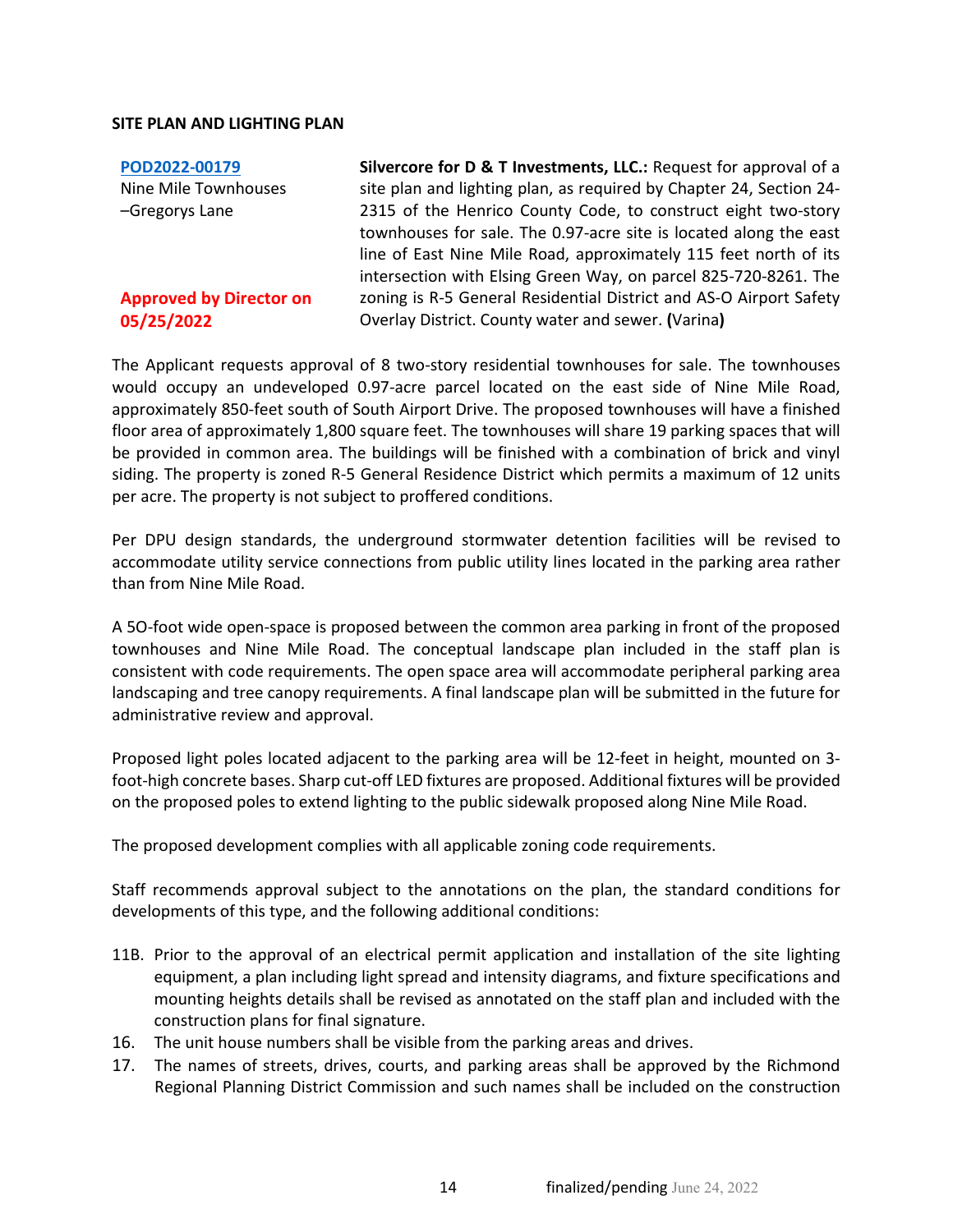plans prior to their approval. The standard street name signs shall be installed prior to any occupancy permit approval.

- 18. The subdivision plat for Nine Mile Townhouses shall be recorded before any building permits are issued.
- 19. A plat for the widening of East Nine Mile Road (State Route 33) right of way as shown on the approved plan shall be submitted to the Real Property Division prior to approval of construction plans. The plat shall be submitted to VDOT following approval of the construction plans and recorded with appropriate conveyance instruments prior to requesting occupancy permits. The developer shall provide evidence of recordation to the Director of Public Works.
- 20. The entrances and drainage facilities on East Nine Mile Road (State Route 33) shall be approved by the Virginia Department of Transportation and the County.
- 21. A notice of completion form, certifying that the requirements of the Virginia Department of Transportation entrances permit have been completed, shall be submitted to the Director of Public Works prior to any occupancy permits being issued.
- 22. Approval of the construction plans by the Department of Public Works does not establish the curb and gutter elevations along the Virginia Department of Transportation maintained rightof-way. The elevations will be set by the contractor and approved by the Virginia Department of Transportation.
- 23. A concrete sidewalk meeting VDOT standards shall be provided along the east side of East Nine Mile Road (State Route 33).
- 24. The pavement shall be of an SM-2A type and shall be constructed in accordance with County standard and specifications. The developer shall post a defect bond for all pavement with the Department of Planning - the exact type, amount and implementation shall be determined by the Director of Planning, to protect the interest of the members of the Homeowners Association. The defect bond shall remain in effect for a period of three years from the date of the issuance of the final occupancy permit. Prior to the issuance of the last Certificate of Occupancy, a professional engineer must certify that the roads have been designed and constructed in accordance with County standards.

# **(Staff Report by: Mike Kennedy)**

**(Applicant's Representative: Andrew Bowman) (Applicable Rezoning Cases and PUPS: N/A )**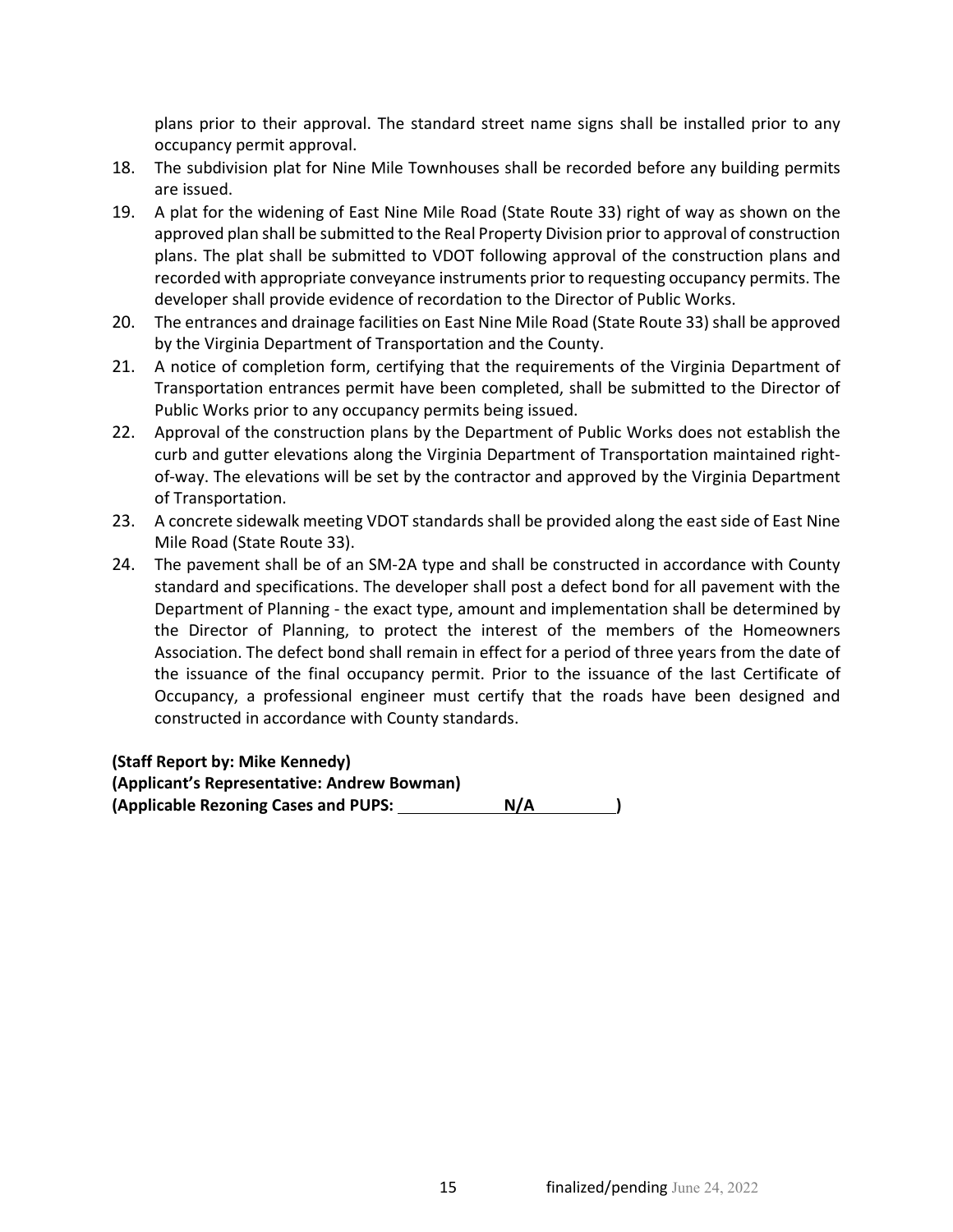#### **[POD2022-00188](https://henrico.us/pdfs/planning/2022/may22/pod/pod2022-00188.pdf)**

New Season Treatment Center at Oakhill Plaza – Mechanicsville Turnpike (U.S. Route 360)

# **Approved by Director on 05/25/2022**

**Langan for Oak Hill O.P., LLC and Metro Treatment of Virginia, L.P.:**  Request for approval of a site plan and lighting plan, as required by Chapter 24, Section 24-2315 of the Henrico County Code, to construct a one-story 8,328 square foot medical office on an existing shopping center outparcel. The 0.793-acre site is located on the southeastern line of Mechanicsville Turnpike (U.S. Route 360), approximately 800 feet northeast of Watts Lane, on parcel 801-731- 0994. The zoning is B-3C Business District (Conditional). County water and sewer. **(**Fairfield**)**

The proposed medical office building will be located in an existing shopping center outparcel adjacent to Mechanicsville Turnpike and accessed through existing shopping center drive aisles. Sidewalk will be installed within right of way to be dedicated along Mechanicsville Turnpike. The single-story building is proposed in red and beige tones of masonry block with different textural finishes and incorporating flat accent awnings and concrete water table elements.

The lighting plan included proposes a combination of LED fixtures, both wall mounted and pole mounted, ranging at heights between 7 feet and 16.5 feet in mounting height, providing adequate illumination in accordance with the lighting ordinance standards.

A conceptual landscape plan addresses the transitional buffer along the southern property line, providing 25 feet in width and incorporating a new 6-foot wooden replacement fence, which permits the 35-foot transitional buffer width by code to be reduced up to 12 feet. Due to a proffered condition, the width may only be reduced to 25-feet width, with which the proposed plan complies.

Staff recommends approval subject to the annotations on the plan, the standard conditions for developments of this type, and the following additional conditions:

- 11B. Prior to the approval of an electrical permit application and installation of the site lighting equipment, a plan including light spread and intensity diagrams, and fixture specifications and mounting heights details shall be revised as annotated on the staff plan and included with the construction plans for final signature.
- 16. The proffers approved as a part of zoning case C-19C-87 shall be incorporated in this approval.
- 17. A plat for the widening of Mechanicsville Turpike (U.S. Route 360) right of way as shown on the approved plan shall be submitted to the Real Property Division prior to approval of construction plans. The plat shall be submitted to VDOT following approval of the construction plans and recorded with appropriate conveyance instruments prior to requesting occupancy permits. The developer shall provide evidence of recordation to the Director of Public Works.
- 18. A concrete sidewalk meeting VDOT standards shall be provided along the eastern side of Mechanicsville Turnpike (U.S. Route 360).
- 19. Evidence of a joint ingress/egress and maintenance agreement must be submitted to the Department of Planning and approved prior to issuance of a certificate of occupancy for this development.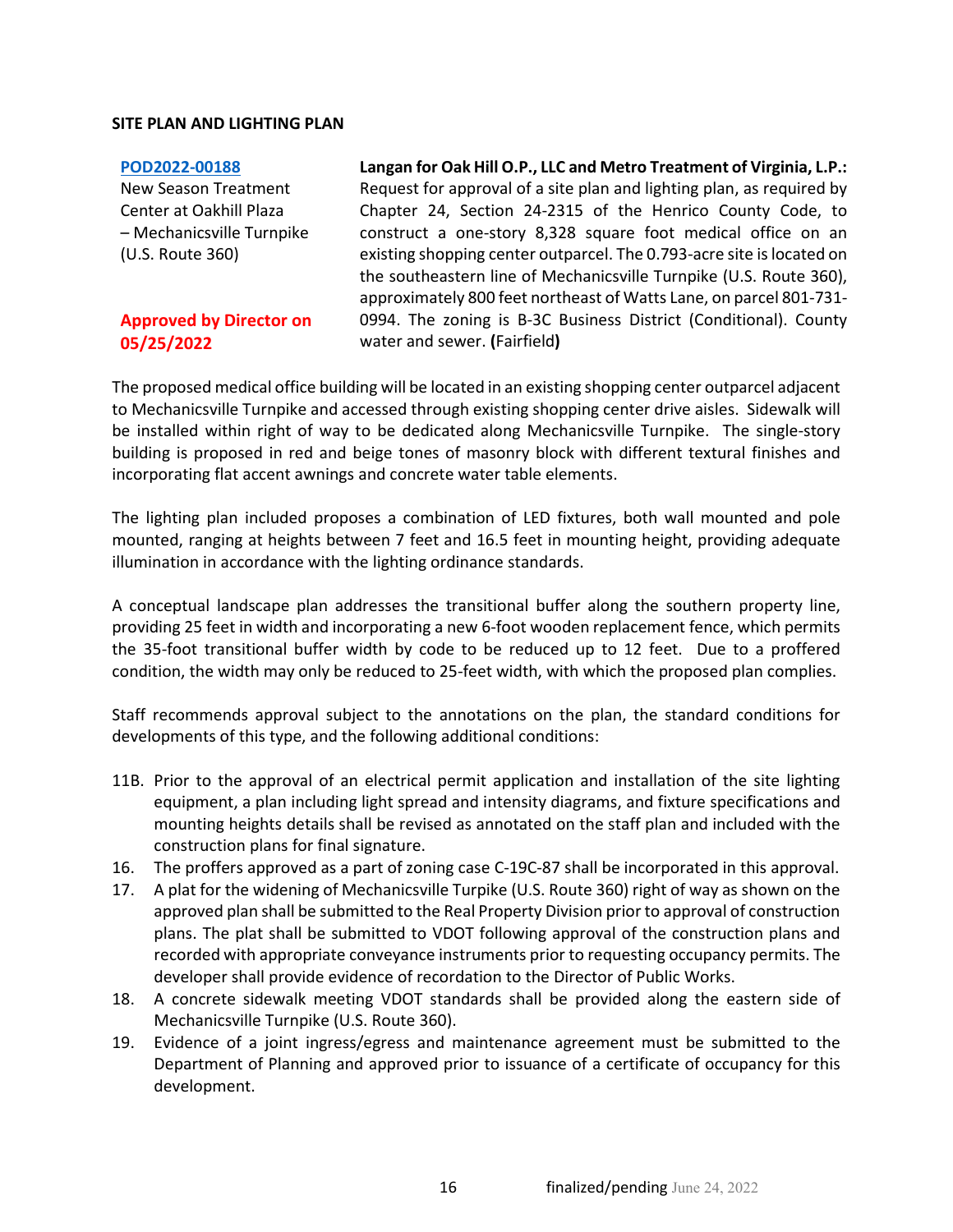20. A construction staging plan which includes details for traffic control, fire protection, stockpile locations, construction fencing, and hours of construction shall be submitted for County review and prior to the approval of any final construction plans.

**(Staff Report by: Aimee Crady) (Applicant's Representative: Louise Pretzman) (Applicable Rezoning Cases and PUPS: \_\_\_\_\_\_\_\_C-19C-87\_\_\_\_\_\_\_\_\_\_\_\_\_\_\_\_\_\_\_\_\_\_\_\_\_\_\_\_\_\_\_\_\_)**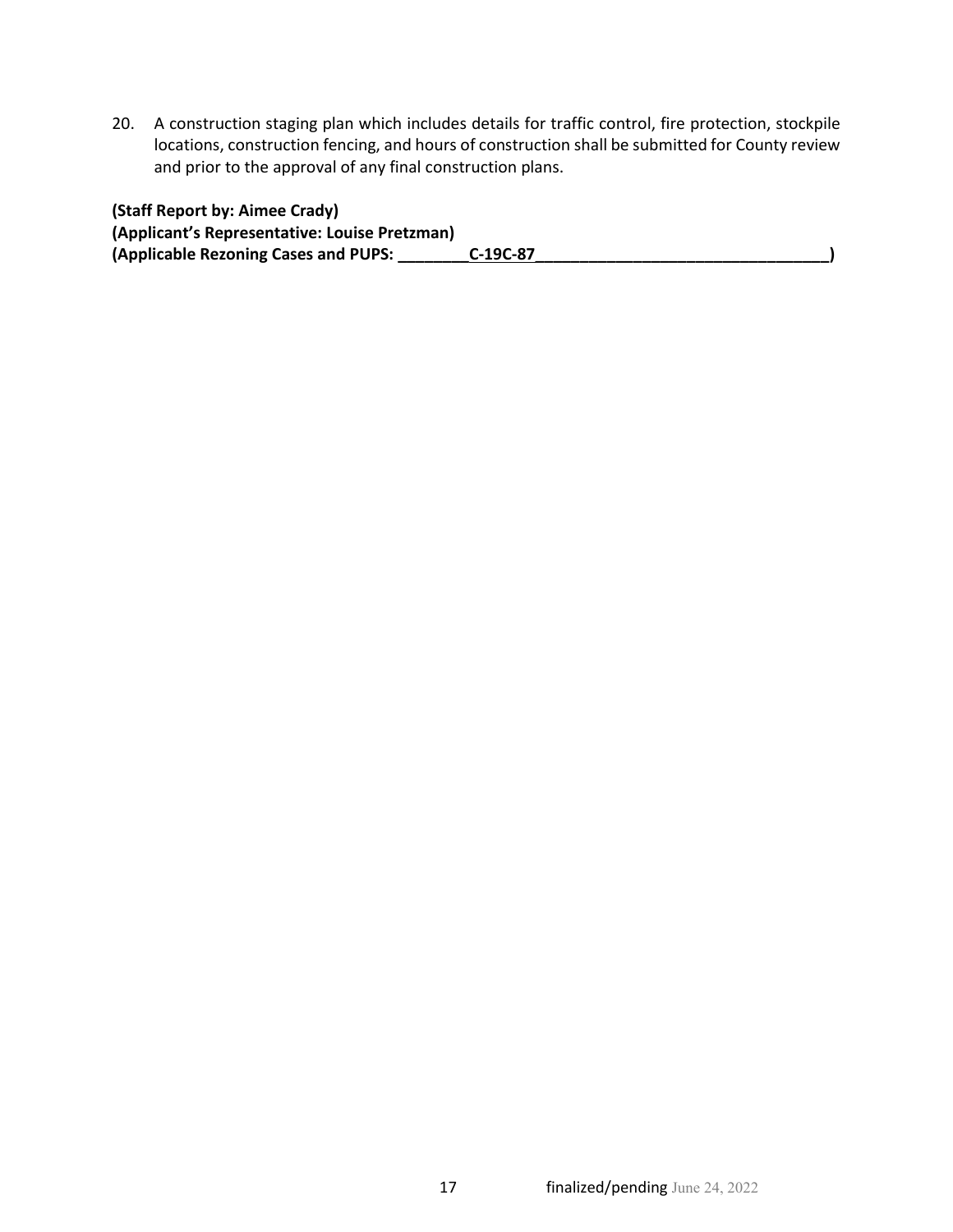### **SITE PLAN**

#### **[POD2022-00191](https://henrico.us/pdfs/planning/2022/may22/pod/pod2022-00191.pdf)**

Third Church -Building Addition and Renovation – 600 Forest Avenue

# **Approved by Director on 05/25/2022**

**Rummel, Klepper & Kahl, LLC for Third Presbyterian Church Trustees and Third Church, Inc.:** Request for approval of a site plan, as required by Chapter 24, Section 24-2315 of the Henrico County Code, to construct a one-story, approximately 650 square foot building corridor widening addition, renovation to existing interior finished areas, and parking lot and on-site pedestrian modifications. The 2.769-acre site is located on the northwestern line of Forest Avenue and the northeastern and southeastern lines of Silverspring Drive, approximately 200 feet northeast of Lakewood Drive, on parcels 756-737-8569 and 757-737-0393. The zoning is R-3 General Residential District. County water and sewer. **(**Tuckahoe**)**

The applicant has revised the original request to reduce the scope of the project. Revised plans eliminate the two-story building expansion that was previously proposed on the plan, and thereby eliminate the need for relocation of the playground fence and equipment. There will be no impact to the two church owned lots on Silverspring Drive. The small corridor widening to be located within the front-facing courtyard adjacent to the sanctuary wing is still planned, in addition to the interior remodel of the building to improve handicap accessibility and church operation. Exterior improvements include modification to the handicap accessible parking area and drop off within the south lot, generally as previously shown, as well as fire safety upgrades to the building, which will require a hydrant and FDC (fire department connection) within a raised island to be located in the north parking lot. The project includes addition of sidewalk along Forest Avenue and Silverspring Drive.

Staff recommends approval subject to the annotations on the plan, the standard conditions for developments of this type, and the following additional conditions:

- 16. A plat for the widening of Forest Avenue and Silverspring Drive rights-of-way, as shown on the approved plan, shall be submitted to the Real Property Division prior to approval of the construction plan, and shall be recorded prior to requesting occupancy permits. The developer shall provide evidence of recordation to the Director of Public Works.
- 17. A concrete sidewalk meeting County standards shall be provided along the southern side of Silverspring Drive and the western side of Forest Avenue.

# **(Staff Report by: Aimee Crady) (Applicant's Representative: Malachi Mills)** (Applicable Rezoning Cases and PUPS: None None